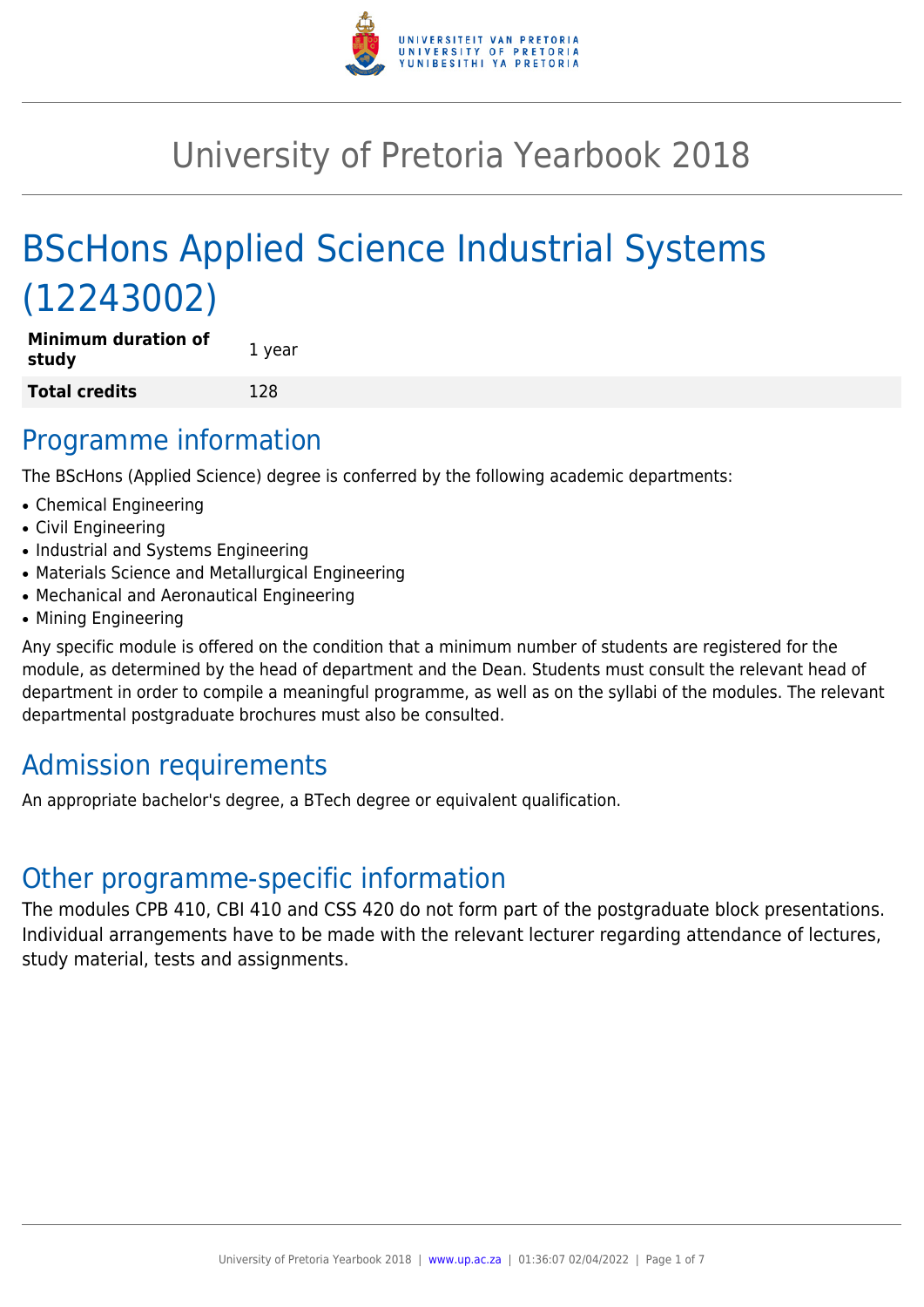

## Curriculum: Final year

**Minimum credits: 128**

## **Core modules**

## **Industrial analysis 780 (BAN 780)**

| <b>Module credits</b>         | 16.00                                        |
|-------------------------------|----------------------------------------------|
| <b>Service modules</b>        | Faculty of Natural and Agricultural Sciences |
| <b>Prerequisites</b>          | Not for Industrial Engineering students      |
| <b>Contact time</b>           | 24 contact hours per semester                |
| <b>Language of tuition</b>    | Module is presented in English               |
| <b>Department</b>             | Industrial and Systems Engineering           |
| <b>Period of presentation</b> | Semester 1 or Semester 2                     |

### **Module content**

- Monte Carlo Simulation
- Continuous Simulation
- System Dynamics
- Multi-objective Decision-making
- Operations Research
- Decision Analysis
- Discrete Simulation

### **Enterprise engineering and research methods 781 (BBA 781)**

| <b>Module credits</b>         | 32.00                                                  |
|-------------------------------|--------------------------------------------------------|
| <b>Prerequisites</b>          | Information Systems Design (BID 320) or similar course |
| <b>Contact time</b>           | 48 Contact hours                                       |
| Language of tuition           | Module is presented in English                         |
| <b>Department</b>             | Industrial and Systems Engineering                     |
| <b>Period of presentation</b> | Semester 1                                             |
|                               |                                                        |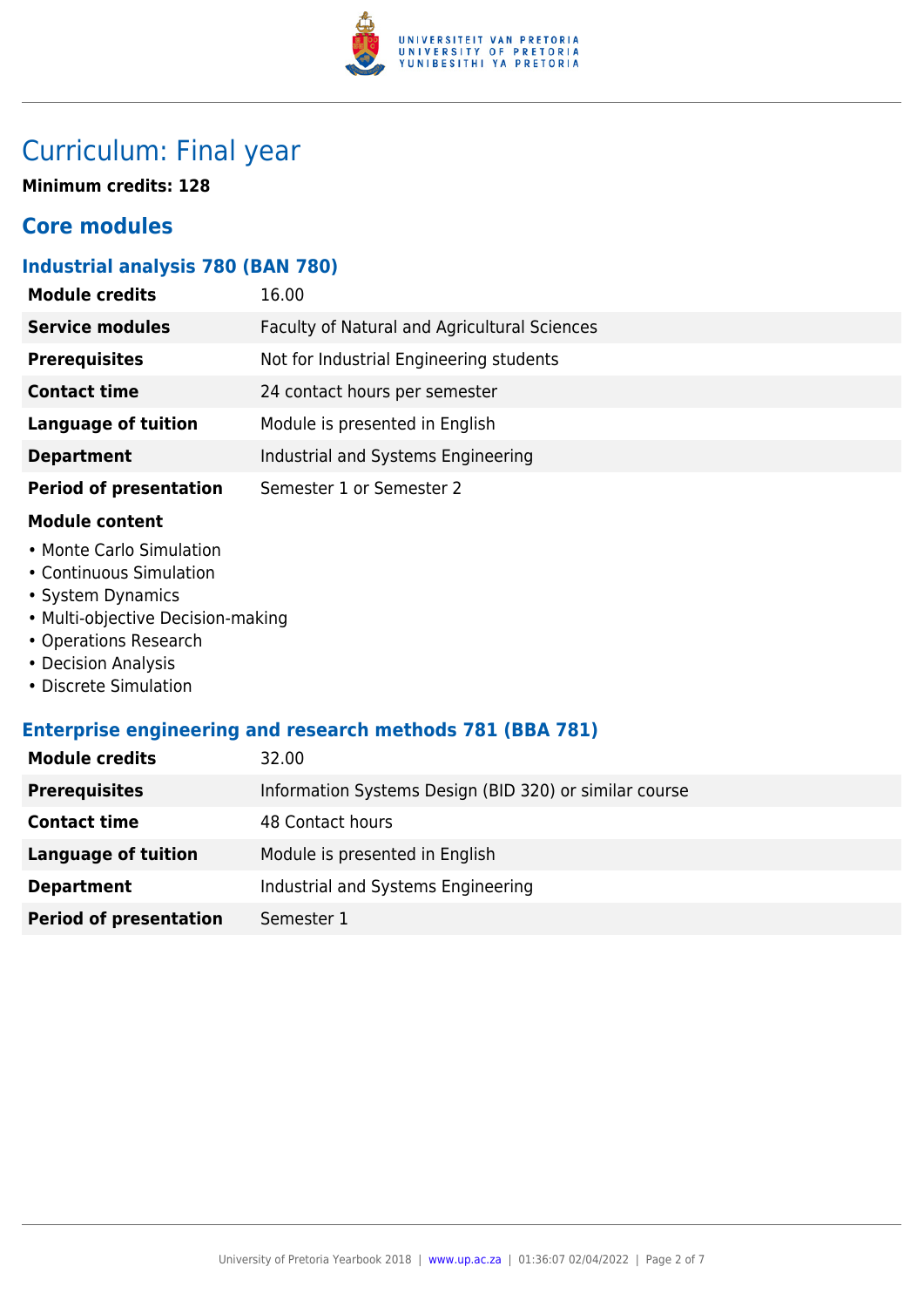

Enterprise Engineering can be defined as the body of knowledge, principles, and practices to design an enterprise. Due to their complexity and the continuously changing environment, enterprises need new approaches, tools and techniques to deliver innovative products and services to new markets in competitive environments. This module offers an introduction to the engineering design process applied to the enterprise as a system, and present existing approaches for designing, aligning and governing the enterprise. Within the design paradigm, the module also offers research methods (e.g. design research and action research) that are relevant for doing research within the enterprise engineering discipline.

The module covers:

- •Background on systems thinking
- •Systems design and systems engineering

•Prominent approaches for creating an enterprise engineering capability (e.g. Zachman, The Open Group, Dietz/Hoogervorst).

•Mechanisms and practices associated with different phases of enterprise design (e.g. enterprise modelling, languages, road maps, maturity assessment etc.)

- •Research methods and techniques to validate and extend the EE knowledge base
- •Case studies
- •Change management

### **Industrial and systems engineering research 780 (BCS 780)**

| <b>Module credits</b>         | 32.00                                                                                                       |
|-------------------------------|-------------------------------------------------------------------------------------------------------------|
| <b>Prerequisites</b>          | Any one of the following modules: BAR 780, BBA 781, BGH 780, BLK 781, BOZ<br>780, BPZ 782, BUY 780, BVK 780 |
| <b>Contact time</b>           | 48 Contact hours                                                                                            |
| <b>Language of tuition</b>    | Module is presented in English                                                                              |
| <b>Department</b>             | Industrial and Systems Engineering                                                                          |
| <b>Period of presentation</b> | Semester 1 or Semester 2                                                                                    |

### **Module content**

\*This is a compulsory research module.

The module affords an individual student the opportunity of studying a designated area of coherent advanced knowledge under the tutorship of a senior staff member of the Department of Industrial and Systems Engineering. Eligibility, topic and scope of the intended project must be determined in consultation with the proposed supervisor.

### **Quality management 780 (BGH 780)**

| <b>Module credits</b> | 16.00                          |
|-----------------------|--------------------------------|
| <b>Prerequisites</b>  | No prerequisites.              |
| <b>Contact time</b>   | 24 contact hours               |
| Language of tuition   | Module is presented in English |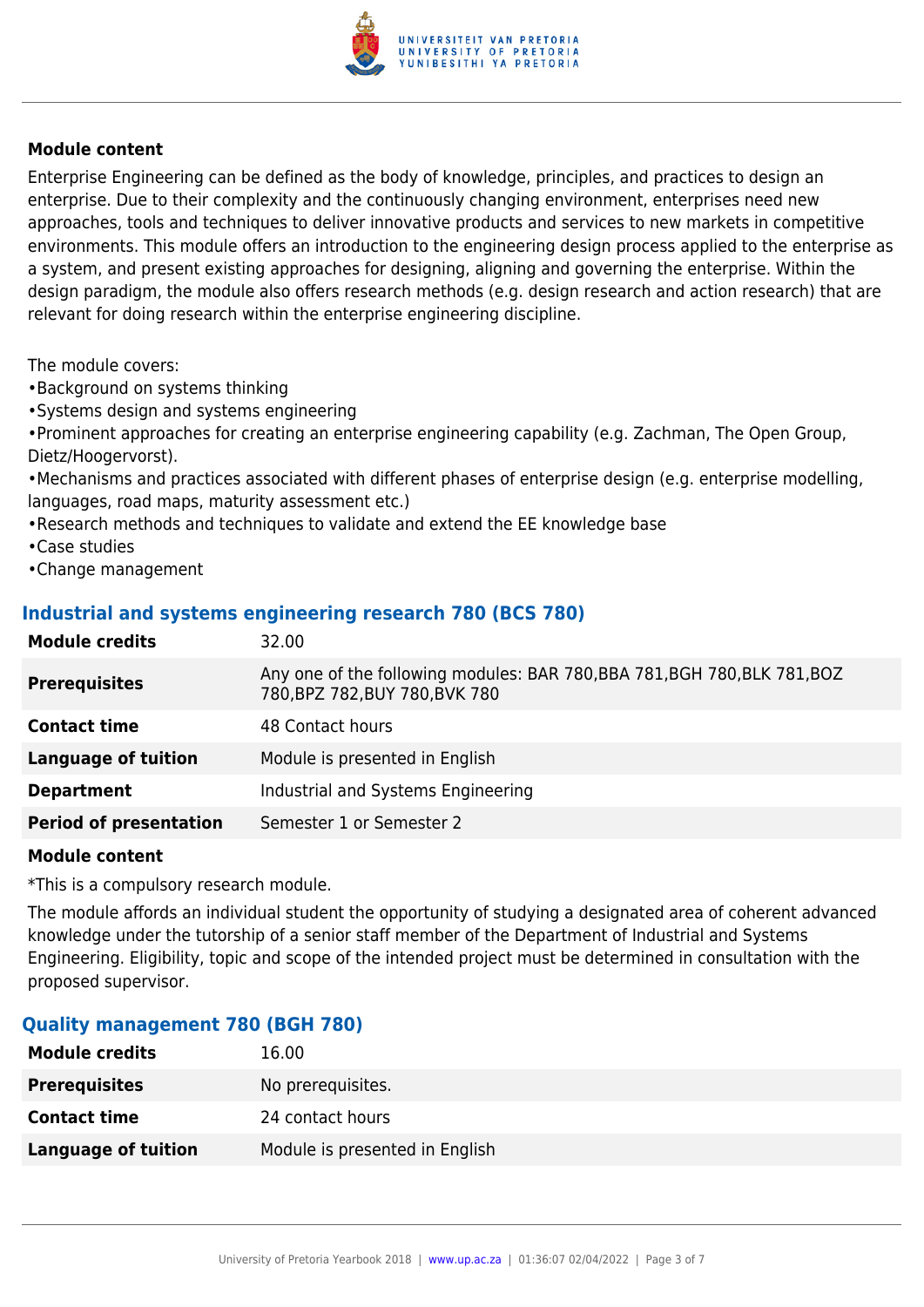

**Department Industrial and Systems Engineering** 

**Period of presentation** Semester 1 or Semester 2

### **Module content**

Professionally, engineers are confronted with issues related to product quality and performance or organisational excellence. The intention of this course is to provide an overview of the domain of modern quality management and to equip the student with theory, methodologies and tools and techniques to improve and achieve product quality and performance excellence.

The course covers the following topics;

- Contextualisation: The History, Guru's, Principles, Industrial setting and the Domain of Quality Management
- Practices of improving and achieving product quality: Role in Industrial Engineering, On-line and Off-line Quality Control Practices
- Frameworks of improving organisational excellence: National Quality Awards, ISO 9000 and other frameworks

• Practices of improving performance excellence: Quality and Competitive advantage, Customer and Supplier relationships, People Empowerment and Motivation, Quality Leadership and Organisational change.

### **Supply chain processes 781 (BLK 781)**

| <b>Module credits</b>         | 16.00                              |
|-------------------------------|------------------------------------|
| <b>Prerequisites</b>          | No prerequisites.                  |
| <b>Contact time</b>           | 24 contact hours                   |
| Language of tuition           | Module is presented in English     |
| <b>Department</b>             | Industrial and Systems Engineering |
| <b>Period of presentation</b> | Semester 1 or Semester 2           |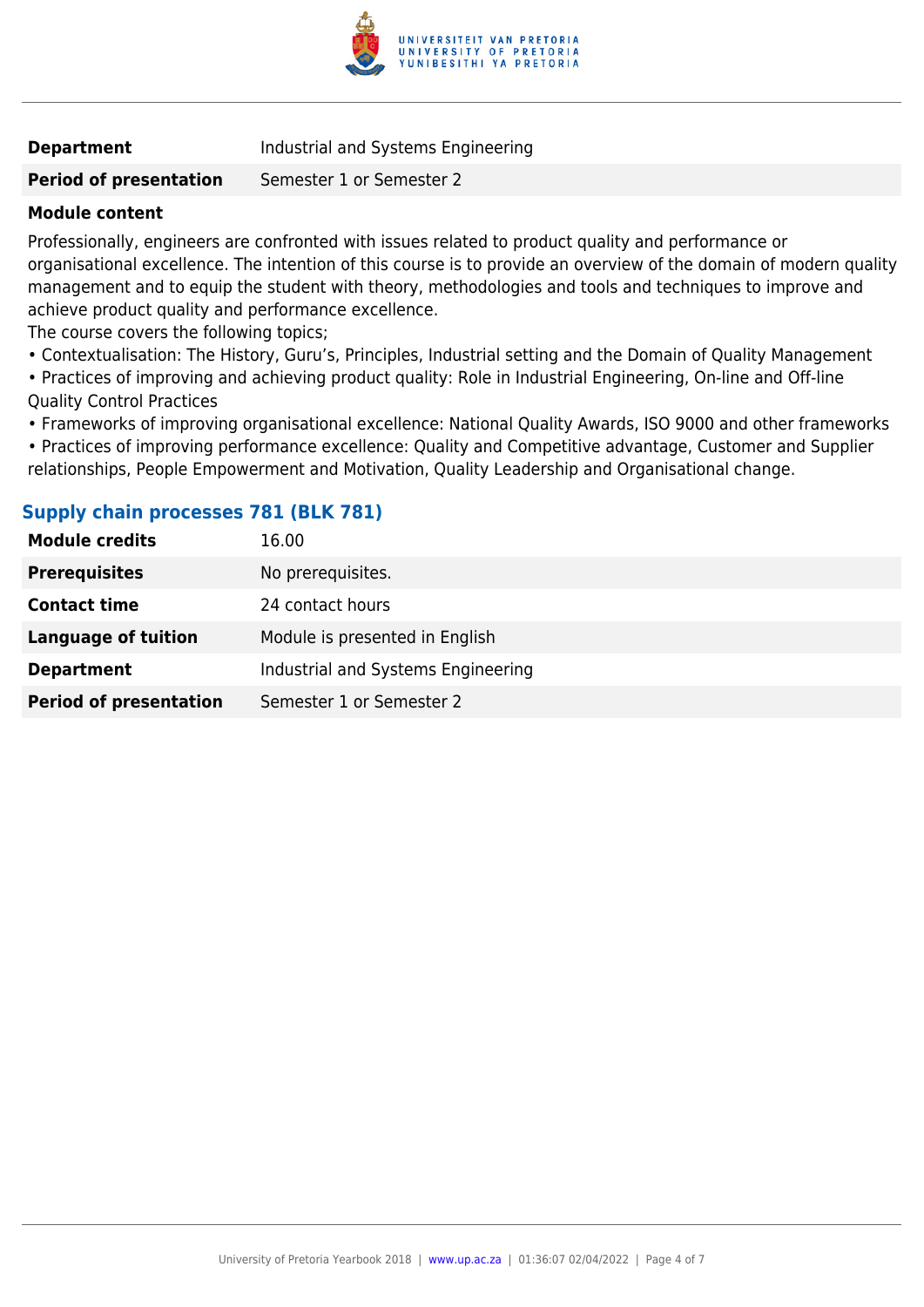

A key objective of supply chain management is to develop competiveness and achieve a market advantage through the implementation of cross-functional processes as the mechanism to coordinate internal and external activities.

The course aims to create an understanding of the importance of integrating key supply chain business processes and to develop the ability to analyse and implement such processes across functional and corporate silos. Standardised process definitions and practices, including strategic and operational sub-processes and key performance measurements, are considered.

Course outline:

- Customer Relationship Management Process
- Supplier Relationship Management Process
- Customer Service Management Process
- Demand Management Process
- Order fulfilment Process
- Manufacturing Flow Management (Planning and Control) Process
- Product Development and Commercialisation Process
- Returns Management Process
- Assessment of Supply Chain Management (SCM) Processes
- Implementing and Sustaining SCM Processes
- Supply Chain Mapping Approaches
- Supply Chain Performance Measurement

### **Manufacturing planning systems 782 (BPZ 782)**

| <b>Module credits</b>         | 32.00                                                                                     |
|-------------------------------|-------------------------------------------------------------------------------------------|
| <b>Prerequisites</b>          | Operations Management and Operations Research (advisable but not mandatorily<br>required) |
| <b>Contact time</b>           | 48 contact hours per semester                                                             |
| <b>Language of tuition</b>    | Module is presented in English                                                            |
| <b>Department</b>             | Industrial and Systems Engineering                                                        |
| <b>Period of presentation</b> | Semester 1 or Semester 2                                                                  |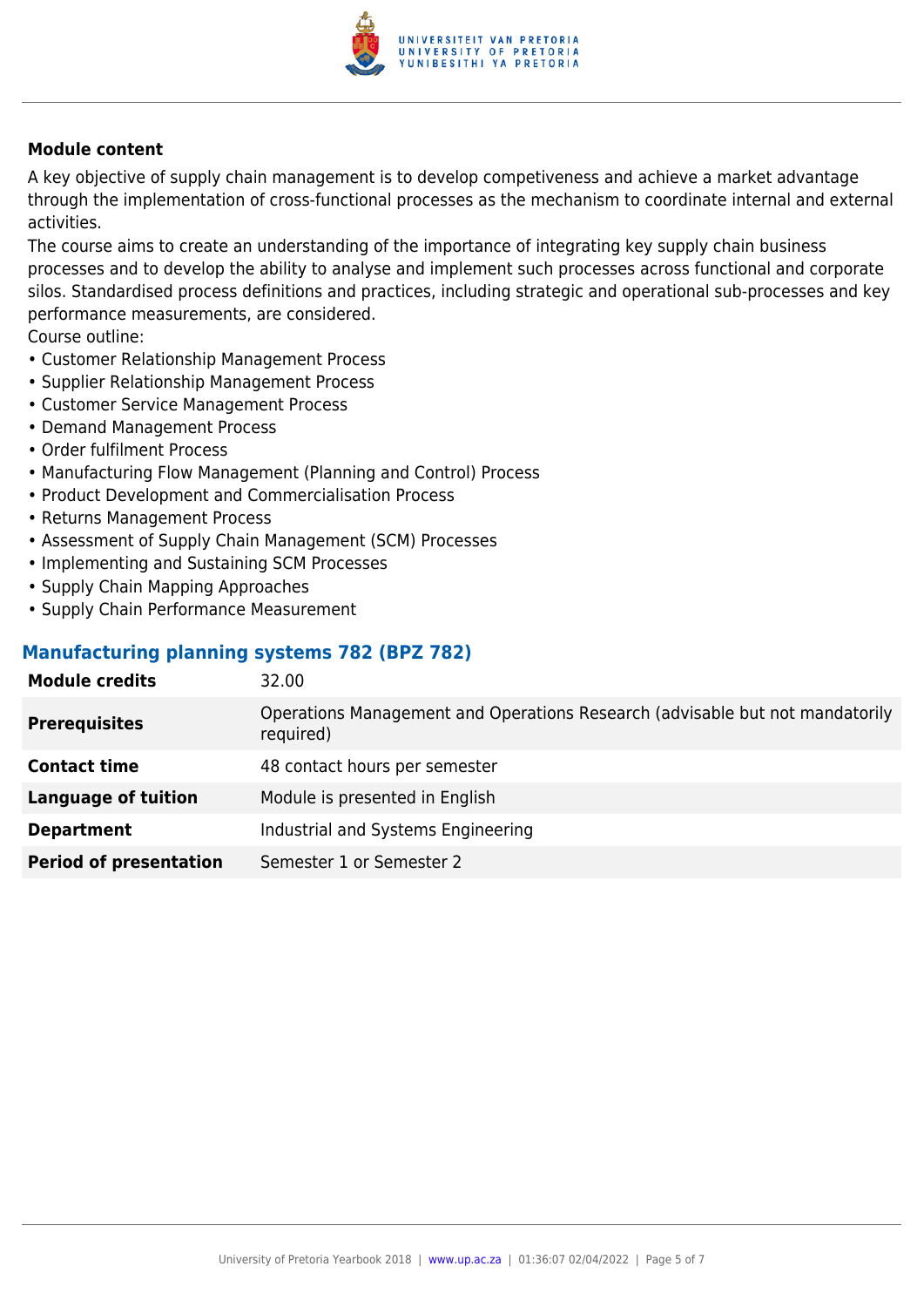

Review of MPC, Agile Manufacturing Processes, Models of MPC

**Section 1**: Review of MPC Theories and Framework

**Section 2**: Research Framework for Problems in Manufacturing Systems

- 1. Mathematical Model based Problems and their techniques
- 2. Estimation and Hypothesis based Problems and their techniques

**Section 3**: Introduction to MPC Problems and sample Models

- 1. Forecasting models
- 2. Aggregate planning models
- 3. Lot sizing and disaggregation models
- 4. Finite Scheduling models
- 5. Lean Manufacturing Models
- 6. Basic Distribution and Replenishment Models
- 7. Basic Supply Chain Structural Analysis and Performance Models

**Section 4**: Agile Panning Problems and Techniques

- 1. Multi-Level Master Scheduling Techniques
- 2. Constraint Scheduling (TOC theory, applications and optimisation)
- 3. Lean Manufacturing Implementation (from Flow Lean to Process Kaizen )
- 4. Introduction to CONWIP ideology
- 5. Introduction to Demand Driven MRP

### **Reliability engineering 780 (BTH 780)**

| <b>Module credits</b>         | 16.00                              |
|-------------------------------|------------------------------------|
| <b>Prerequisites</b>          | No prerequisites.                  |
| <b>Contact time</b>           | 24 contact hours                   |
| <b>Language of tuition</b>    | Module is presented in English     |
| <b>Department</b>             | Industrial and Systems Engineering |
| <b>Period of presentation</b> | Semester 1 or Semester 2           |

### **Module content**

To make students conversant with the concepts, tools and techniques of reliability engineering.

Capita selecta from:

- Introduction to Reliability Engineering
- Reliability Mathematics
- Probability Plotting
- Reliability Prediction for Design
- Reliability Testing
- Reliability Growth
- Maintainability
- Reliability Management

### **Simulation modelling 780 (BUY 780)**

**Module credits** 32.00